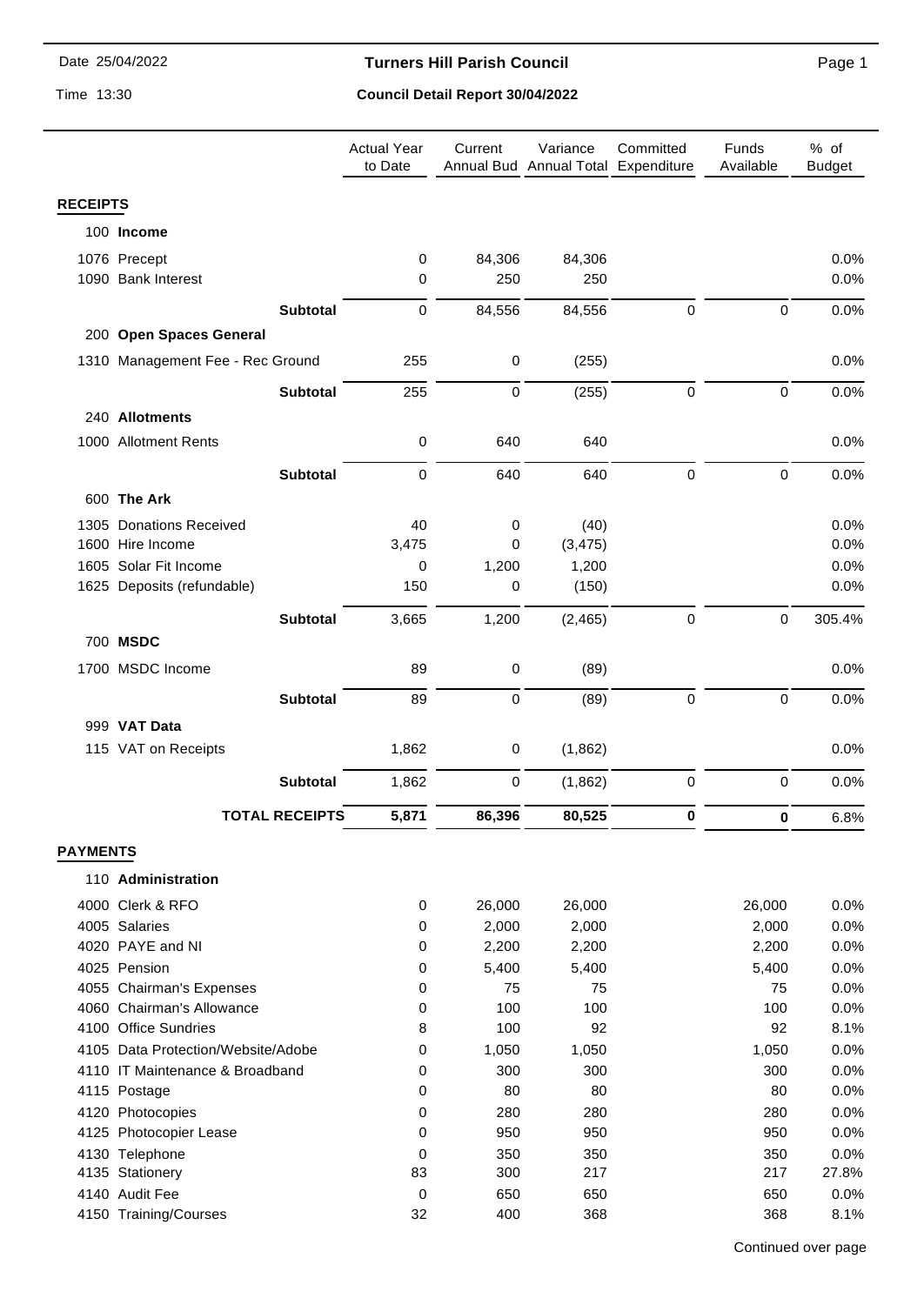### **Turners Hill Parish Council**

Time 13:30

# **Council Detail Report 30/04/2022**

| 4155 RBS Rialtas<br>0<br>500<br>500<br>500<br>0.0%<br>800<br>800<br>800<br>0.0%<br>4200 Insurance<br>0<br>4205 Subscriptions & Memberships<br>950<br>950<br>950<br>0.0%<br>0<br>4250 Hire of The Ark & Office<br>10,600<br>10,600<br>10,600<br>0.0%<br>0<br>4300 Grants Made<br>600<br>600<br>600<br>0.0%<br>0<br>600<br>600<br>600<br>0.0%<br>4305 Donations Made<br>0<br>1,000<br>1,000<br>1,000<br>0.0%<br>4325 Contingency<br>0<br>4330 The Ark Subsidy<br>3,800<br>3,800<br>0.0%<br>0<br>3,800<br>4335 Office redecoration<br>0<br>2,000<br>2,000<br>2,000<br>0.0%<br><b>Subtotal</b><br>124<br>61,085<br>60,961<br>0<br>60,961<br>0.2%<br>200 Open Spaces General<br>3,800<br>3,800<br>3,800<br>4400 Grass & Hedge Cutting<br>0<br>0.0%<br>330<br>330<br>330<br>0.0%<br>4405 Dog Bin (Emptying)<br>0<br>4,130<br>4,130<br>$\pmb{0}$<br>4,130<br>0.0%<br><b>Subtotal</b><br>0<br>220 Pond Expenses<br>100.0%<br>4500 Pond Licence<br>0<br>1<br>1<br>0<br>$\pmb{0}$<br>1<br>$\mathbf{1}$<br>0<br><b>Subtotal</b><br>0<br>100.0%<br>240 Allotments<br>100.0%<br>4600 Allotment lease<br>100<br>100<br>0<br>0<br>4605 Allotment Water<br>350<br>350<br>350<br>0.0%<br>0<br>30<br>0.0%<br>4615 Allotment maintenance<br>0<br>30<br>30<br>380<br>$\pmb{0}$<br><b>Subtotal</b><br>100<br>480<br>380<br>20.8%<br>260 Street Lights<br>2,000<br>2,000<br>0.0%<br>4610 Street lights Repairs & Mainte<br>0<br>2,000<br>4700 Street lights Running Costs<br>161<br>2,000<br>1,839<br>1,839<br>8.1%<br>161<br>0<br><b>Subtotal</b><br>4,000<br>3,839<br>3,839<br>4.0%<br>600 The Ark<br>18,500<br>18,500<br>0.0%<br>4000 Clerk & RFO<br>0<br>18,500<br>4005 Salaries<br>15,000<br>15,000<br>15,000<br>0.0%<br>0<br>0<br>300<br>300<br>300<br>0.0%<br>4200 Insurance<br>6005 Gas<br>4,800<br>4,354<br>4,354<br>9.3%<br>446<br>247<br>6010 Electric<br>2,800<br>8.8%<br>2,553<br>2,553<br>2,386<br>6015 Rent<br>12,000<br>9,614<br>9,614<br>19.9%<br>6030 Lift<br>220<br>220<br>220<br>0.0%<br>0<br>6035 Boiler<br>1,300<br>1,300<br>1,300<br>0.0%<br>0<br>6040 Legionella Control<br>600<br>600<br>600<br>0.0%<br>0<br>6045 Electric Checks<br>500<br>500<br>500<br>0.0%<br>0<br>350<br>350<br>6050 Fire<br>350<br>0.0%<br>0<br>6055 Dishwasher<br>150<br>150<br>150<br>0<br>0.0%<br>6060 Window Cleaner<br>450<br>450<br>450<br>0.0%<br>0<br>6065 Rubish Collection & Glass<br>287<br>1,450<br>1,163<br>1,163<br>19.8%<br>6070 Cleaning Mat & Gen M'tnce<br>449<br>900<br>451<br>451<br>49.9%<br>6080 Phone/Internet<br>400<br>400<br>400<br>0<br>0.0% |                               | <b>Actual Year</b><br>to Date | Current | Variance<br>Annual Bud Annual Total Expenditure | Committed | Funds<br>Available | % of<br><b>Budget</b> |
|--------------------------------------------------------------------------------------------------------------------------------------------------------------------------------------------------------------------------------------------------------------------------------------------------------------------------------------------------------------------------------------------------------------------------------------------------------------------------------------------------------------------------------------------------------------------------------------------------------------------------------------------------------------------------------------------------------------------------------------------------------------------------------------------------------------------------------------------------------------------------------------------------------------------------------------------------------------------------------------------------------------------------------------------------------------------------------------------------------------------------------------------------------------------------------------------------------------------------------------------------------------------------------------------------------------------------------------------------------------------------------------------------------------------------------------------------------------------------------------------------------------------------------------------------------------------------------------------------------------------------------------------------------------------------------------------------------------------------------------------------------------------------------------------------------------------------------------------------------------------------------------------------------------------------------------------------------------------------------------------------------------------------------------------------------------------------------------------------------------------------------------------------------------------------------------------------------------------------------------------------------------------------------------------------------------------------------------------------------------------------------------------------------------------------------------------------------------------------------------------------------------------------------------------------|-------------------------------|-------------------------------|---------|-------------------------------------------------|-----------|--------------------|-----------------------|
|                                                                                                                                                                                                                                                                                                                                                                                                                                                                                                                                                                                                                                                                                                                                                                                                                                                                                                                                                                                                                                                                                                                                                                                                                                                                                                                                                                                                                                                                                                                                                                                                                                                                                                                                                                                                                                                                                                                                                                                                                                                                                                                                                                                                                                                                                                                                                                                                                                                                                                                                                  |                               |                               |         |                                                 |           |                    |                       |
|                                                                                                                                                                                                                                                                                                                                                                                                                                                                                                                                                                                                                                                                                                                                                                                                                                                                                                                                                                                                                                                                                                                                                                                                                                                                                                                                                                                                                                                                                                                                                                                                                                                                                                                                                                                                                                                                                                                                                                                                                                                                                                                                                                                                                                                                                                                                                                                                                                                                                                                                                  |                               |                               |         |                                                 |           |                    |                       |
|                                                                                                                                                                                                                                                                                                                                                                                                                                                                                                                                                                                                                                                                                                                                                                                                                                                                                                                                                                                                                                                                                                                                                                                                                                                                                                                                                                                                                                                                                                                                                                                                                                                                                                                                                                                                                                                                                                                                                                                                                                                                                                                                                                                                                                                                                                                                                                                                                                                                                                                                                  |                               |                               |         |                                                 |           |                    |                       |
|                                                                                                                                                                                                                                                                                                                                                                                                                                                                                                                                                                                                                                                                                                                                                                                                                                                                                                                                                                                                                                                                                                                                                                                                                                                                                                                                                                                                                                                                                                                                                                                                                                                                                                                                                                                                                                                                                                                                                                                                                                                                                                                                                                                                                                                                                                                                                                                                                                                                                                                                                  |                               |                               |         |                                                 |           |                    |                       |
|                                                                                                                                                                                                                                                                                                                                                                                                                                                                                                                                                                                                                                                                                                                                                                                                                                                                                                                                                                                                                                                                                                                                                                                                                                                                                                                                                                                                                                                                                                                                                                                                                                                                                                                                                                                                                                                                                                                                                                                                                                                                                                                                                                                                                                                                                                                                                                                                                                                                                                                                                  |                               |                               |         |                                                 |           |                    |                       |
|                                                                                                                                                                                                                                                                                                                                                                                                                                                                                                                                                                                                                                                                                                                                                                                                                                                                                                                                                                                                                                                                                                                                                                                                                                                                                                                                                                                                                                                                                                                                                                                                                                                                                                                                                                                                                                                                                                                                                                                                                                                                                                                                                                                                                                                                                                                                                                                                                                                                                                                                                  |                               |                               |         |                                                 |           |                    |                       |
|                                                                                                                                                                                                                                                                                                                                                                                                                                                                                                                                                                                                                                                                                                                                                                                                                                                                                                                                                                                                                                                                                                                                                                                                                                                                                                                                                                                                                                                                                                                                                                                                                                                                                                                                                                                                                                                                                                                                                                                                                                                                                                                                                                                                                                                                                                                                                                                                                                                                                                                                                  |                               |                               |         |                                                 |           |                    |                       |
|                                                                                                                                                                                                                                                                                                                                                                                                                                                                                                                                                                                                                                                                                                                                                                                                                                                                                                                                                                                                                                                                                                                                                                                                                                                                                                                                                                                                                                                                                                                                                                                                                                                                                                                                                                                                                                                                                                                                                                                                                                                                                                                                                                                                                                                                                                                                                                                                                                                                                                                                                  |                               |                               |         |                                                 |           |                    |                       |
|                                                                                                                                                                                                                                                                                                                                                                                                                                                                                                                                                                                                                                                                                                                                                                                                                                                                                                                                                                                                                                                                                                                                                                                                                                                                                                                                                                                                                                                                                                                                                                                                                                                                                                                                                                                                                                                                                                                                                                                                                                                                                                                                                                                                                                                                                                                                                                                                                                                                                                                                                  |                               |                               |         |                                                 |           |                    |                       |
|                                                                                                                                                                                                                                                                                                                                                                                                                                                                                                                                                                                                                                                                                                                                                                                                                                                                                                                                                                                                                                                                                                                                                                                                                                                                                                                                                                                                                                                                                                                                                                                                                                                                                                                                                                                                                                                                                                                                                                                                                                                                                                                                                                                                                                                                                                                                                                                                                                                                                                                                                  |                               |                               |         |                                                 |           |                    |                       |
|                                                                                                                                                                                                                                                                                                                                                                                                                                                                                                                                                                                                                                                                                                                                                                                                                                                                                                                                                                                                                                                                                                                                                                                                                                                                                                                                                                                                                                                                                                                                                                                                                                                                                                                                                                                                                                                                                                                                                                                                                                                                                                                                                                                                                                                                                                                                                                                                                                                                                                                                                  |                               |                               |         |                                                 |           |                    |                       |
|                                                                                                                                                                                                                                                                                                                                                                                                                                                                                                                                                                                                                                                                                                                                                                                                                                                                                                                                                                                                                                                                                                                                                                                                                                                                                                                                                                                                                                                                                                                                                                                                                                                                                                                                                                                                                                                                                                                                                                                                                                                                                                                                                                                                                                                                                                                                                                                                                                                                                                                                                  |                               |                               |         |                                                 |           |                    |                       |
|                                                                                                                                                                                                                                                                                                                                                                                                                                                                                                                                                                                                                                                                                                                                                                                                                                                                                                                                                                                                                                                                                                                                                                                                                                                                                                                                                                                                                                                                                                                                                                                                                                                                                                                                                                                                                                                                                                                                                                                                                                                                                                                                                                                                                                                                                                                                                                                                                                                                                                                                                  |                               |                               |         |                                                 |           |                    |                       |
|                                                                                                                                                                                                                                                                                                                                                                                                                                                                                                                                                                                                                                                                                                                                                                                                                                                                                                                                                                                                                                                                                                                                                                                                                                                                                                                                                                                                                                                                                                                                                                                                                                                                                                                                                                                                                                                                                                                                                                                                                                                                                                                                                                                                                                                                                                                                                                                                                                                                                                                                                  |                               |                               |         |                                                 |           |                    |                       |
|                                                                                                                                                                                                                                                                                                                                                                                                                                                                                                                                                                                                                                                                                                                                                                                                                                                                                                                                                                                                                                                                                                                                                                                                                                                                                                                                                                                                                                                                                                                                                                                                                                                                                                                                                                                                                                                                                                                                                                                                                                                                                                                                                                                                                                                                                                                                                                                                                                                                                                                                                  |                               |                               |         |                                                 |           |                    |                       |
|                                                                                                                                                                                                                                                                                                                                                                                                                                                                                                                                                                                                                                                                                                                                                                                                                                                                                                                                                                                                                                                                                                                                                                                                                                                                                                                                                                                                                                                                                                                                                                                                                                                                                                                                                                                                                                                                                                                                                                                                                                                                                                                                                                                                                                                                                                                                                                                                                                                                                                                                                  |                               |                               |         |                                                 |           |                    |                       |
|                                                                                                                                                                                                                                                                                                                                                                                                                                                                                                                                                                                                                                                                                                                                                                                                                                                                                                                                                                                                                                                                                                                                                                                                                                                                                                                                                                                                                                                                                                                                                                                                                                                                                                                                                                                                                                                                                                                                                                                                                                                                                                                                                                                                                                                                                                                                                                                                                                                                                                                                                  |                               |                               |         |                                                 |           |                    |                       |
|                                                                                                                                                                                                                                                                                                                                                                                                                                                                                                                                                                                                                                                                                                                                                                                                                                                                                                                                                                                                                                                                                                                                                                                                                                                                                                                                                                                                                                                                                                                                                                                                                                                                                                                                                                                                                                                                                                                                                                                                                                                                                                                                                                                                                                                                                                                                                                                                                                                                                                                                                  |                               |                               |         |                                                 |           |                    |                       |
|                                                                                                                                                                                                                                                                                                                                                                                                                                                                                                                                                                                                                                                                                                                                                                                                                                                                                                                                                                                                                                                                                                                                                                                                                                                                                                                                                                                                                                                                                                                                                                                                                                                                                                                                                                                                                                                                                                                                                                                                                                                                                                                                                                                                                                                                                                                                                                                                                                                                                                                                                  |                               |                               |         |                                                 |           |                    |                       |
|                                                                                                                                                                                                                                                                                                                                                                                                                                                                                                                                                                                                                                                                                                                                                                                                                                                                                                                                                                                                                                                                                                                                                                                                                                                                                                                                                                                                                                                                                                                                                                                                                                                                                                                                                                                                                                                                                                                                                                                                                                                                                                                                                                                                                                                                                                                                                                                                                                                                                                                                                  |                               |                               |         |                                                 |           |                    |                       |
|                                                                                                                                                                                                                                                                                                                                                                                                                                                                                                                                                                                                                                                                                                                                                                                                                                                                                                                                                                                                                                                                                                                                                                                                                                                                                                                                                                                                                                                                                                                                                                                                                                                                                                                                                                                                                                                                                                                                                                                                                                                                                                                                                                                                                                                                                                                                                                                                                                                                                                                                                  |                               |                               |         |                                                 |           |                    |                       |
|                                                                                                                                                                                                                                                                                                                                                                                                                                                                                                                                                                                                                                                                                                                                                                                                                                                                                                                                                                                                                                                                                                                                                                                                                                                                                                                                                                                                                                                                                                                                                                                                                                                                                                                                                                                                                                                                                                                                                                                                                                                                                                                                                                                                                                                                                                                                                                                                                                                                                                                                                  |                               |                               |         |                                                 |           |                    |                       |
|                                                                                                                                                                                                                                                                                                                                                                                                                                                                                                                                                                                                                                                                                                                                                                                                                                                                                                                                                                                                                                                                                                                                                                                                                                                                                                                                                                                                                                                                                                                                                                                                                                                                                                                                                                                                                                                                                                                                                                                                                                                                                                                                                                                                                                                                                                                                                                                                                                                                                                                                                  |                               |                               |         |                                                 |           |                    |                       |
|                                                                                                                                                                                                                                                                                                                                                                                                                                                                                                                                                                                                                                                                                                                                                                                                                                                                                                                                                                                                                                                                                                                                                                                                                                                                                                                                                                                                                                                                                                                                                                                                                                                                                                                                                                                                                                                                                                                                                                                                                                                                                                                                                                                                                                                                                                                                                                                                                                                                                                                                                  |                               |                               |         |                                                 |           |                    |                       |
|                                                                                                                                                                                                                                                                                                                                                                                                                                                                                                                                                                                                                                                                                                                                                                                                                                                                                                                                                                                                                                                                                                                                                                                                                                                                                                                                                                                                                                                                                                                                                                                                                                                                                                                                                                                                                                                                                                                                                                                                                                                                                                                                                                                                                                                                                                                                                                                                                                                                                                                                                  |                               |                               |         |                                                 |           |                    |                       |
|                                                                                                                                                                                                                                                                                                                                                                                                                                                                                                                                                                                                                                                                                                                                                                                                                                                                                                                                                                                                                                                                                                                                                                                                                                                                                                                                                                                                                                                                                                                                                                                                                                                                                                                                                                                                                                                                                                                                                                                                                                                                                                                                                                                                                                                                                                                                                                                                                                                                                                                                                  |                               |                               |         |                                                 |           |                    |                       |
|                                                                                                                                                                                                                                                                                                                                                                                                                                                                                                                                                                                                                                                                                                                                                                                                                                                                                                                                                                                                                                                                                                                                                                                                                                                                                                                                                                                                                                                                                                                                                                                                                                                                                                                                                                                                                                                                                                                                                                                                                                                                                                                                                                                                                                                                                                                                                                                                                                                                                                                                                  |                               |                               |         |                                                 |           |                    |                       |
|                                                                                                                                                                                                                                                                                                                                                                                                                                                                                                                                                                                                                                                                                                                                                                                                                                                                                                                                                                                                                                                                                                                                                                                                                                                                                                                                                                                                                                                                                                                                                                                                                                                                                                                                                                                                                                                                                                                                                                                                                                                                                                                                                                                                                                                                                                                                                                                                                                                                                                                                                  |                               |                               |         |                                                 |           |                    |                       |
|                                                                                                                                                                                                                                                                                                                                                                                                                                                                                                                                                                                                                                                                                                                                                                                                                                                                                                                                                                                                                                                                                                                                                                                                                                                                                                                                                                                                                                                                                                                                                                                                                                                                                                                                                                                                                                                                                                                                                                                                                                                                                                                                                                                                                                                                                                                                                                                                                                                                                                                                                  |                               |                               |         |                                                 |           |                    |                       |
|                                                                                                                                                                                                                                                                                                                                                                                                                                                                                                                                                                                                                                                                                                                                                                                                                                                                                                                                                                                                                                                                                                                                                                                                                                                                                                                                                                                                                                                                                                                                                                                                                                                                                                                                                                                                                                                                                                                                                                                                                                                                                                                                                                                                                                                                                                                                                                                                                                                                                                                                                  |                               |                               |         |                                                 |           |                    |                       |
|                                                                                                                                                                                                                                                                                                                                                                                                                                                                                                                                                                                                                                                                                                                                                                                                                                                                                                                                                                                                                                                                                                                                                                                                                                                                                                                                                                                                                                                                                                                                                                                                                                                                                                                                                                                                                                                                                                                                                                                                                                                                                                                                                                                                                                                                                                                                                                                                                                                                                                                                                  |                               |                               |         |                                                 |           |                    |                       |
|                                                                                                                                                                                                                                                                                                                                                                                                                                                                                                                                                                                                                                                                                                                                                                                                                                                                                                                                                                                                                                                                                                                                                                                                                                                                                                                                                                                                                                                                                                                                                                                                                                                                                                                                                                                                                                                                                                                                                                                                                                                                                                                                                                                                                                                                                                                                                                                                                                                                                                                                                  |                               |                               |         |                                                 |           |                    |                       |
|                                                                                                                                                                                                                                                                                                                                                                                                                                                                                                                                                                                                                                                                                                                                                                                                                                                                                                                                                                                                                                                                                                                                                                                                                                                                                                                                                                                                                                                                                                                                                                                                                                                                                                                                                                                                                                                                                                                                                                                                                                                                                                                                                                                                                                                                                                                                                                                                                                                                                                                                                  |                               |                               |         |                                                 |           |                    |                       |
|                                                                                                                                                                                                                                                                                                                                                                                                                                                                                                                                                                                                                                                                                                                                                                                                                                                                                                                                                                                                                                                                                                                                                                                                                                                                                                                                                                                                                                                                                                                                                                                                                                                                                                                                                                                                                                                                                                                                                                                                                                                                                                                                                                                                                                                                                                                                                                                                                                                                                                                                                  |                               |                               |         |                                                 |           |                    |                       |
|                                                                                                                                                                                                                                                                                                                                                                                                                                                                                                                                                                                                                                                                                                                                                                                                                                                                                                                                                                                                                                                                                                                                                                                                                                                                                                                                                                                                                                                                                                                                                                                                                                                                                                                                                                                                                                                                                                                                                                                                                                                                                                                                                                                                                                                                                                                                                                                                                                                                                                                                                  |                               |                               |         |                                                 |           |                    |                       |
|                                                                                                                                                                                                                                                                                                                                                                                                                                                                                                                                                                                                                                                                                                                                                                                                                                                                                                                                                                                                                                                                                                                                                                                                                                                                                                                                                                                                                                                                                                                                                                                                                                                                                                                                                                                                                                                                                                                                                                                                                                                                                                                                                                                                                                                                                                                                                                                                                                                                                                                                                  |                               |                               |         |                                                 |           |                    |                       |
|                                                                                                                                                                                                                                                                                                                                                                                                                                                                                                                                                                                                                                                                                                                                                                                                                                                                                                                                                                                                                                                                                                                                                                                                                                                                                                                                                                                                                                                                                                                                                                                                                                                                                                                                                                                                                                                                                                                                                                                                                                                                                                                                                                                                                                                                                                                                                                                                                                                                                                                                                  |                               |                               |         |                                                 |           |                    |                       |
|                                                                                                                                                                                                                                                                                                                                                                                                                                                                                                                                                                                                                                                                                                                                                                                                                                                                                                                                                                                                                                                                                                                                                                                                                                                                                                                                                                                                                                                                                                                                                                                                                                                                                                                                                                                                                                                                                                                                                                                                                                                                                                                                                                                                                                                                                                                                                                                                                                                                                                                                                  |                               |                               |         |                                                 |           |                    |                       |
|                                                                                                                                                                                                                                                                                                                                                                                                                                                                                                                                                                                                                                                                                                                                                                                                                                                                                                                                                                                                                                                                                                                                                                                                                                                                                                                                                                                                                                                                                                                                                                                                                                                                                                                                                                                                                                                                                                                                                                                                                                                                                                                                                                                                                                                                                                                                                                                                                                                                                                                                                  |                               |                               |         |                                                 |           |                    |                       |
|                                                                                                                                                                                                                                                                                                                                                                                                                                                                                                                                                                                                                                                                                                                                                                                                                                                                                                                                                                                                                                                                                                                                                                                                                                                                                                                                                                                                                                                                                                                                                                                                                                                                                                                                                                                                                                                                                                                                                                                                                                                                                                                                                                                                                                                                                                                                                                                                                                                                                                                                                  |                               |                               |         |                                                 |           |                    |                       |
|                                                                                                                                                                                                                                                                                                                                                                                                                                                                                                                                                                                                                                                                                                                                                                                                                                                                                                                                                                                                                                                                                                                                                                                                                                                                                                                                                                                                                                                                                                                                                                                                                                                                                                                                                                                                                                                                                                                                                                                                                                                                                                                                                                                                                                                                                                                                                                                                                                                                                                                                                  |                               |                               |         |                                                 |           |                    |                       |
|                                                                                                                                                                                                                                                                                                                                                                                                                                                                                                                                                                                                                                                                                                                                                                                                                                                                                                                                                                                                                                                                                                                                                                                                                                                                                                                                                                                                                                                                                                                                                                                                                                                                                                                                                                                                                                                                                                                                                                                                                                                                                                                                                                                                                                                                                                                                                                                                                                                                                                                                                  |                               |                               |         |                                                 |           |                    |                       |
|                                                                                                                                                                                                                                                                                                                                                                                                                                                                                                                                                                                                                                                                                                                                                                                                                                                                                                                                                                                                                                                                                                                                                                                                                                                                                                                                                                                                                                                                                                                                                                                                                                                                                                                                                                                                                                                                                                                                                                                                                                                                                                                                                                                                                                                                                                                                                                                                                                                                                                                                                  | 6085 Post, Copier, Paper etc. | 0                             | 250     | 250                                             |           | 250                | 0.0%                  |
| 6090 Repairs & Renewals<br>1,362<br>1,000<br>(362)<br>136.2%<br>(362)                                                                                                                                                                                                                                                                                                                                                                                                                                                                                                                                                                                                                                                                                                                                                                                                                                                                                                                                                                                                                                                                                                                                                                                                                                                                                                                                                                                                                                                                                                                                                                                                                                                                                                                                                                                                                                                                                                                                                                                                                                                                                                                                                                                                                                                                                                                                                                                                                                                                            |                               |                               |         |                                                 |           |                    |                       |